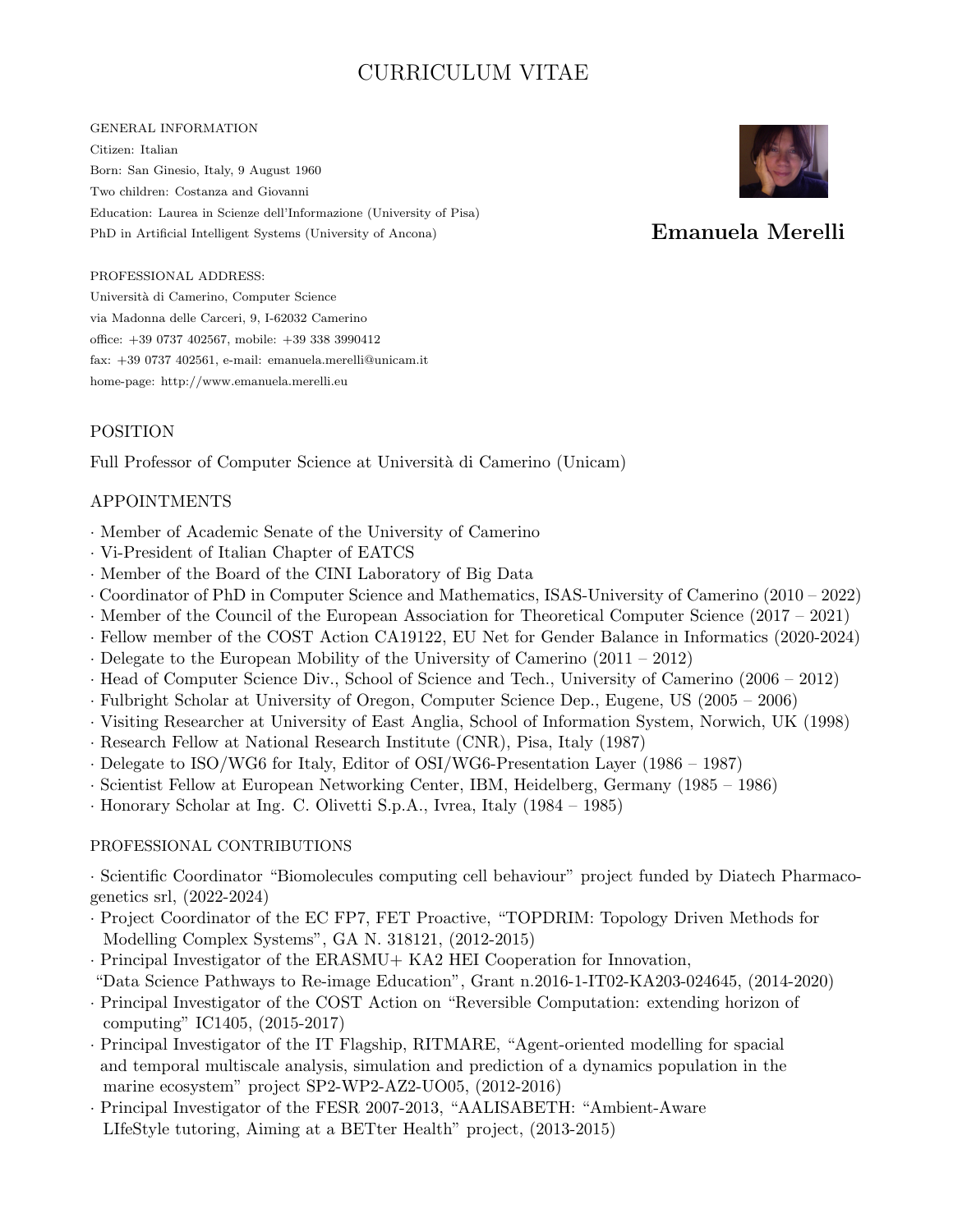- · Principal Investigator of IT-MIUR, FIRB, "LITBIO: Interdisciplinary Laboratory of Bioinformatics Technologies", project, (2005-2009)
- · Scientific delegate at FP6, NoE, Virtual Physiological Human- Network of Excellence, (2009-2011)
- · Principal Investigator of IT-MIUR-Strategic Research Project, "O2I: Oncology over Internet –
- Methodologies, Models, Techniques and Tools, per Information Extraction and Retrieval", (2002-2005)
- · Principal Investigator of CIPE MARCHE "SICOM: SIstemi COoperativi e Multiagente", (2003-2004)

EXPERT and EVALUATOR

- · European Commission: FP7, H2020
- · Italian Ministry for Research and Education, MIUR
- · Fulbright US-Italy Program
- · Quatar National Research Fund, QNRF
- · Region Marche, Regione Lombardia, Provincia di Trento R&D&I and Technology Transfer
- · Galileo Program for the Italo-French Cooperation

### TEACHING ACTIVITIES

 $\cdot$  Distributed Calculus and Coordination<sup>1</sup>  $\cdot$  Multiagent Systems Lab.<sup>1</sup>  $\cdot$  Algorithms and Data Structures<sup>1</sup>

 $\cdot$  Machine Learning<sup>1</sup>  $\cdot$  Computability Theory<sup>1</sup>  $\cdot$  Data Science & TDA  $\cdot$  Information Systems and DB  $\cdot$  Algorithms and Complexity · Operational Research · Non-linear Optimisation · Methods and Programming Languages. (1 current academic year)

### MEMBERSHIPS

- · Member of EATCS (European Association for Theoretical Computer Science)
- · Member of ACM (Association for Computing Machinery)
- · Member of Bioinformatics Italian Society (BITS)
- · Member of Gruppo GNCS (Gruppo Nazionale per il Calcolo Scientifico)

### FOUNDING MEMBER OF SPIN-OFF

· NGB: New Generation Bioinformatics dell'Universit`a di Camerino (2010) http://www.engeebee.com  $\cdot$  eLios: eLinking on line services S.r.l., Università di Camerino (2007) http://www.e-lios.eu

### SCIENTIFIC ACTIVITIES

### REFEREE

ACM Transaction on Computational Biology and Bioinformatics · Acta Informatics, Springer · American Mathematical Society · Applied Mathematics and Computation, Elsevier · Bioinformatics, Oxford Journal · BioSystems, Elsevier Journal · BMC Bioinformatics · Briefings in Bioinformatics, Oxford Journal · Bulletin of Mathematical Biology · Computer and Industrial Engineering, Elsevier · Data and Knowledge Engineering, Elsevier · IEEE Transaction on Parallel and Distributed Computing · International Journal of Computer Mathematics · International Journal for Production Research · International Journal of Modelling, Identification and Control · International Journal on Software Tools for Technology Transfer, Springer · Journal of Theoretical Biology, Elsevier · Neural Computing and Applications, Springer Journal · PLOS, Computational Biology · PLOS ONE · Robotics and Computer-Integrated Manufacturing, Elsevier · Simulation, Modelling Practice and Theory, Elsevier · Theoretical Computer Science, Elsevier · Transactions on Computational Systems Biology, Springer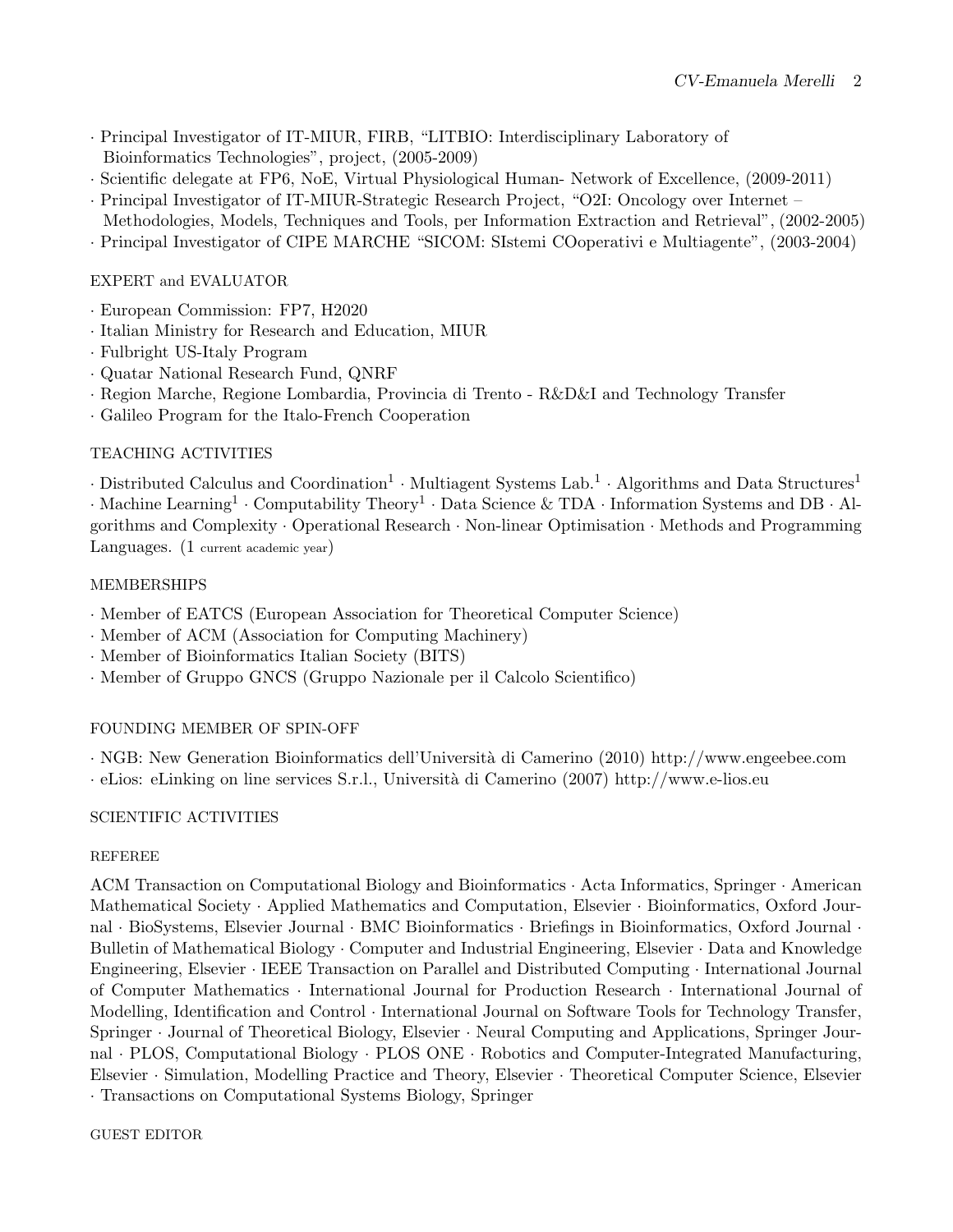Journal of Theoretical Computer Science - Theory of Natural Computing, Elsevier. Special issues on:

- · From Computer Science to Biology and Back, vol. 608, (2015)
- · Interaction between Computer Science, Complex Systems and Biology, vol. 587, (2015)
- · Hybrid Automata and Oscillatory Behaviour in Biological Systems, vol. 411, issue 20, (2010)
- · Concurrent Systems Biology: to Nadia Busi (1968-2007), vol. 410, issue 33-34: P.3037-3038, (2009)

Journal of Electronic Proceedings of Theoretical Computer Science. Proceedings of:

- · 5th CS2Bio Workshop Interaction between Computer Science and Biology, vol. 306, (2014)
- · 4th CS2Bio Workshop Interaction between Computer Science and Biology, vol. 299, (2013)
- · 2nd FBTC Workshop From Biology To Concurrency and Back, vol. 229, issue 1, (2009)
- · 1st FBTC Workshop From Biology To Concurrency and Back, vol. 194, issue 3, (2008)

ICALP Proceedings:

- · ICALP 2022, LIPIcs Vol. 229 (2022)
- · ICALP 2021, LIPIcs Vol. 198 (2021)
- · ICALP 2020, LIPIcs Vol. 168 (2020)

Springer Proceedings in Complexity. Proceedings of :

· ECCS 2014, ISBN 978-3-319-29228-1 (2016)

Transaction on Computational Systems Biology, Springer. Special issue on:

· Model and Metaphors from Biology to Bioinformatics and Back, vol. 3737 (2005)

AWARDS

FET11: The European Future Technologies Conference and Exhibition. The 3rd Price for the Best Poster: Methodological Bridges for Complex Systems. co-authors: Pietro Lio' and Nicola Paoletti. http://www.fet11.eu/awards

#### DISSEMINATION ACTIVITIES

- · Member of ICALP Steering Committee
- · Chair and co-chair of several events with an interdisciplinary character, among which the International School on Concurrency and Complexity through Topology for Young Researchers. Jointly organised in 2015 by the European Association for Theoretical Computer Science and the TOPDRIM EU-project.

· Member of many program committees of workshops and conferences

· Advisor and Mentor of several brilliant PhD Candidates among which Leonardo Mariani, Ezio Bartocci, and Nicola Paoletti

#### RESEARCH ACTIVITIES

Author or co-author of about a hundred peer-reviewed articles in international journals and volumes. Most cited paper: "A tabu search method guided by shifting bottleneck for the job shop scheduling problem", E. Merelli, F. Pezzella, European Journal of Operational Research 120 (2), 297-310, (2000): ∼ 329 Scholar (172 Scopus) citations. h-Index 28 Scholar (18 Scopus), total citation 2244 Scholar (1110 Scopus)

#### MAIN FIELD OF RESEARCH

Topological Field Theory of Data and S[B] models of computation, agent-oriented modelling & multilevel complex systems, bio-inspired formal methods. Computational biology of RNA Folding. n-body interaction for the Immune System metaphor of memory evolution. The

MOST RELEVANT CONTRIBUTIONS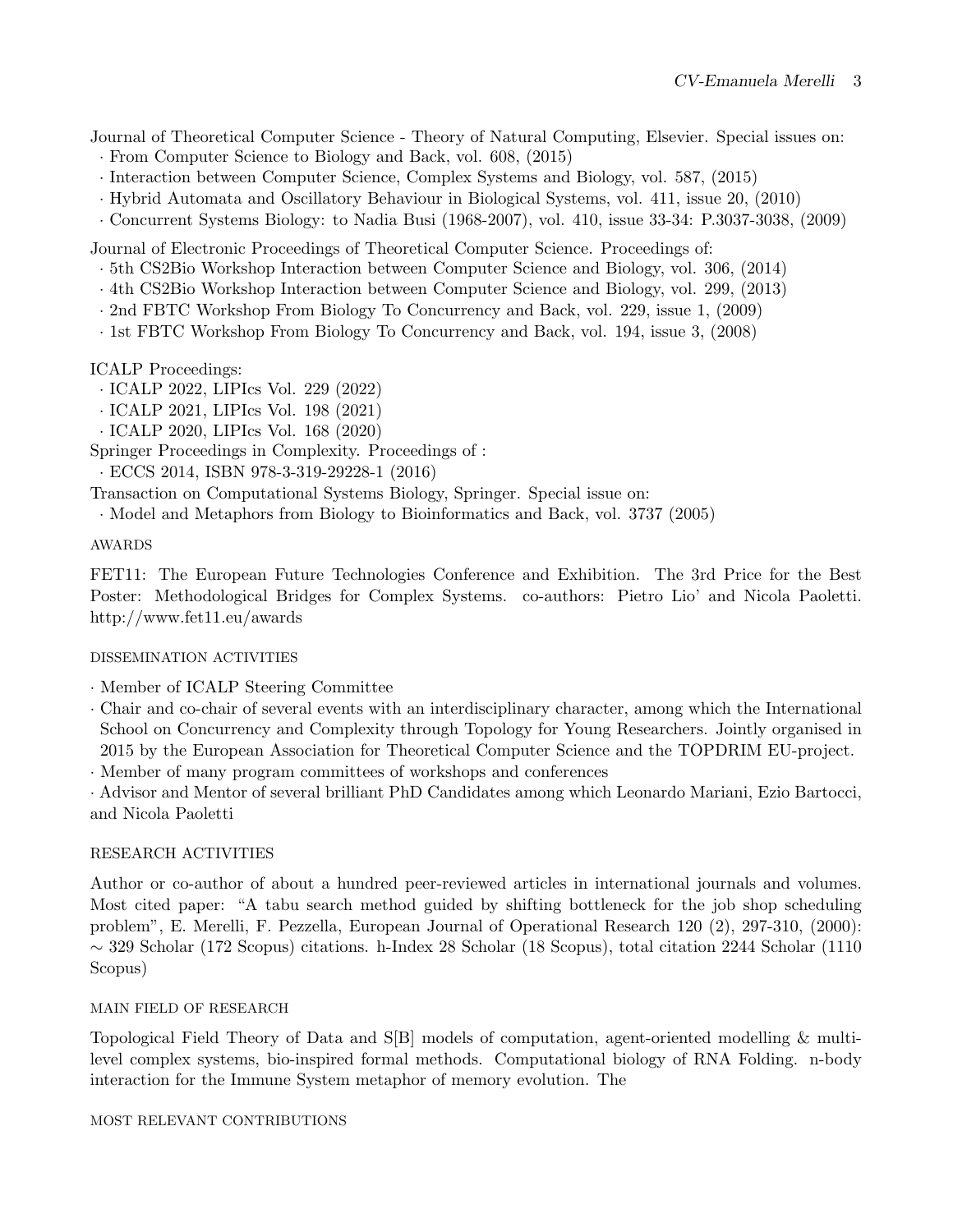The most relevant contributions in the various areas are:

i) a research program towards a new strategy for mining data through data language that turns out to be the shape language: Topological Field Theory of Data; [19-20]

ii) an extension to n-body interactions of Parisi's idiotypic network model to study the memory evolution of human Immune System as a topological application of the S[B] paradigm; [27]

iii) the S[B] machine a new model of computation supporting data-driven evolution of the model. It's characterized by two entangled levels of description, global and local: the environment, properly the semantic context where the computation takes place through a pool of interacting agents each of which behaves as a deterministic machine; [23]

iv) An algebraic language for RNA structure comparison [10], so as new bio-inspired formal methods such as BioAgent, SHAPE Calculus, BIOSHAPE, and Biological Oscillators synchronization language (BOSL), for modelling, simulating and analysing autonomous agents represented as geometric shapes whose internal behavior allows them to interact, bind and move in a Euclidian space; [42,43]

v) the construction of Hermes, an agent-based middleware for mobile computing [59] at the basis of Orion an agent-based spatial simulator for MAS.

vi) the design and implementation of jHoles algorithm based on Holes, persistent homology, and clique weight rank homology, to study the connectivity features of complex networks. Applications on epidermal tumour diagnosis; [29]

vii) Persistent Entropy, a new measure of complexity defined as a function of Betti barcodes strongly related to the topological structure of the data space and a methodology to construct a persistent entropy automaton from topological data analysis; [25]

ix) a wide study on bone remodelling as a multiscale, multilevel system - based on Spatial P Systems, complex automata and BioShape, by combining process algebraic and stochastic approach and by modelling some pathologies such as osteomyelitis and osteoporosis; [33-35]

x) a model of cell cycle viewed as a model reduction of an hybrid system that captures the crucial features of a dynamical system. The use of hybrid automata technology allows us to describe the cellular system by combining continuous behavior with discrete events; [38]

xi) a new data model, Resourceome, that allows the managing of declarative and procedural knowledge with a unique model whose actions connect the use of a resource to its domain; [61]

xii) the design and development of DISPAS, Demersal fish Stock Probabilistic Agent-based Simulator, to investigate and understand sustainability in the exploitation of fishery resources, by focusing on common sole (Solea solea) stock in the Northern Adriatic Sea; [30]

xiii) a new heuristic method combines Tabu Search and Shifting Bottleneck and solves the optimization problem of job shop scheduling in a better time [64].

#### INVITED TALKS

2022 May, Tampa, USA. "The topology of RNA folding"

Workshop on Discrete and Topological Models in Molecular Biology

- 2019 August, Stony Brook, USA. "A topological Interpretation of Interactive Computation" Symposium in honor of Scott Smolka on the occasion of 65th birthday
- 2019 February, Lugano, "Topology Driven Methods for Complex Systems an alternative approach to
- Machine Learning. Theory and some Applications" IDSIA-Dalle Molle Institute for Artificial Intelligence 2019 November, Milan, "Interdisciplinary: an obstacles course rising" Symposium in honour of G Mauri
- 2019 September, Como, "Present and future of Theoretical Computer Science (not only) in Italy"
- Panel-ICTCS
- 2017 June, Wien, "A topological view of Compositionality of Process Algebra", Open Problems in Concurrency Theory, IFIP Group
- 2016 December, Berkeley, USA. "Topological Approach to Compositionality in Complex Systems",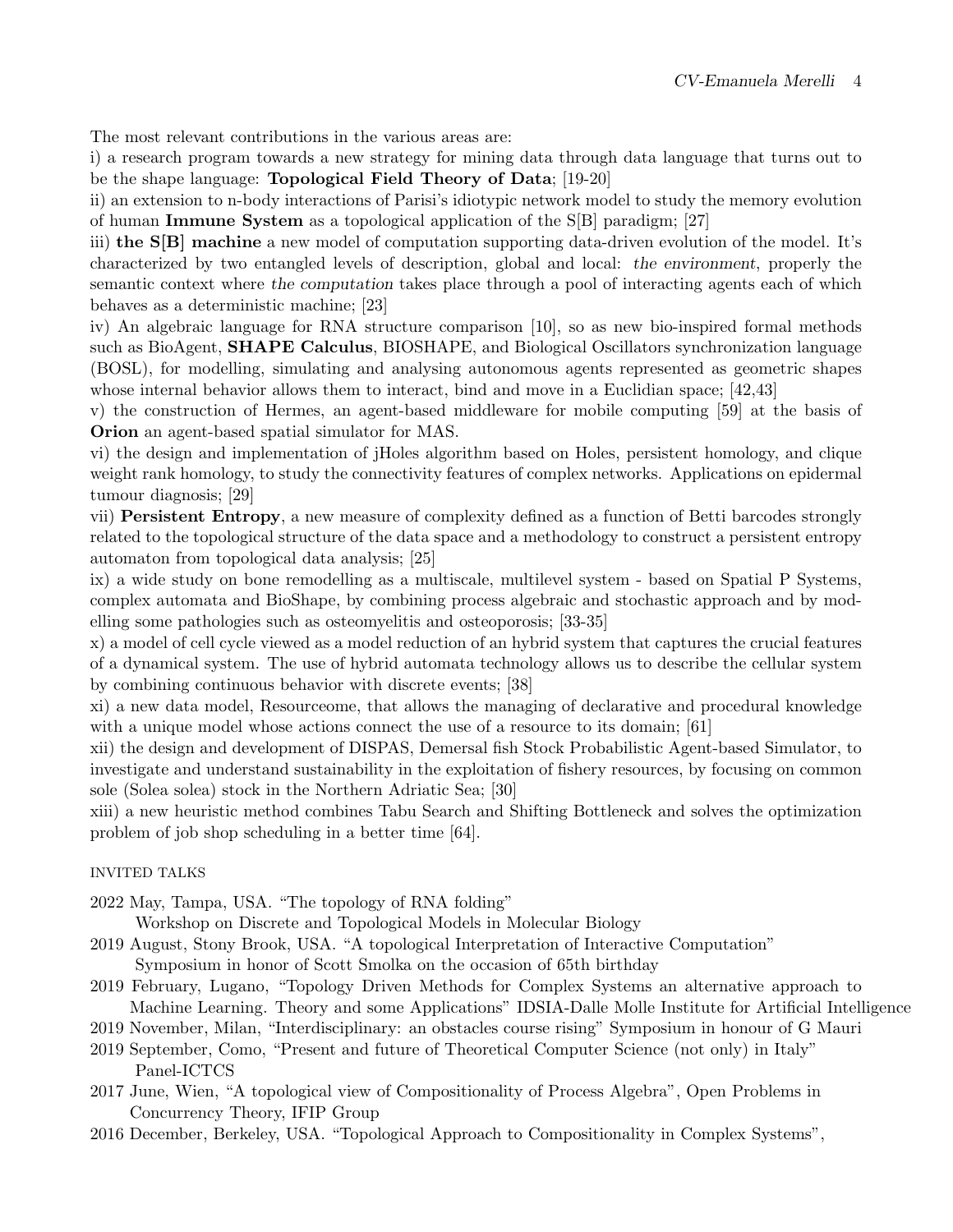Simon Institute

- 2016 September, Amsterdam, "On topological characterization of complex systems", DyM-CS- CCS
- 2016 September, Cagliari "Tutorial on Topological data analysis: jHoles and persistent entropy" KBWeb
- 2016 July, Wien, "Topological Field Theory of Data: A program towards a novel strategy for mining data through data language", DataMOD
- 2015 December, New York, USA. "Topological Field Theory of Data", BICT
- 2015 June, London, "TOPDRIM a global vision of data: non-locality, topology, formal languages: new tools to handle large data set", NGS
- 2015 March, Brussels, "Topological Field Theory of Data, the new science for computer science", EU FET seminar
- 2012 August, Taormina. "The Immune System as a Metaphor for Topology Driven Patterns Formation in Complex Systems" at the Int. Conference on Artificial Immune Systems"
- 2011 September, Palermo, IT. "Self-adaptive systems for Ageing and Quality of Life" at the AI\*IA workshop on Technological Challenges and Scenarios of the Ageing Society"
- 2009 April 16, San francisco, USA. "Model Checking Biological Oscillators" at HSCB'09 on "Hybrid Systems Approaches to Computational Biology"
- 2007 September 18, Reykjavik, IS. "Agent-based Modelling and Simulation in Systems Biology" at School of Computer Science, Reykjavik University
- 2007 October 25, Pisa. "Agent-based Modelling and Simulation in Systems Biology" at MiniWorkshop on "Computational Approach to Biology" Scuola di dottorato Galileo Galilei. (Joint with Nicola Cannata and Luca Tesei)
- 2007 November 8, Stony Brook, USA. "Agent-based Modelling and Simulation in Systems Biology" at Dept. of Computer Science State University of New York
- 2007 December 10, Milano. "Orion Framework for systems Biology applications" at BioinfoGRID (Bioinformatics Grid Application for Life Science) Symposium 2007.
- 2005 February 1, Stanford University. "Agent in Bioinformatics" at Center for Biomedical Computation

#### LIST OF SELECTED PUBLICATIONS

- 1. S. Maestri, E. Merelli, M. Pettini: Agent-based models for detecting the driving forces of biomolecular interactions. Scientific Reports, 12(1), 1878 (2022)
- 2. M. Belenchia, G. Rocchetti, S. Maestri, A. Cimadamore, R. Montironi, M. Santoni, E. Merelli: Agent-Based Learning Model for the Obesity Paradox in RCC. Frontiers in Bioengineering and Biotechnology, 9, 642760 (2021)
- 3. A. Mancini, L. Vito, E. Marcelli, S. Pucciarelli, E. Merelli: Machine learning models predicting multidrug-resistant urinary tract infections using dsaaS. BMC Bioinformatics, 21, 347 (2020)
- 4. M. Piangerelli, S. Maestri, E. Merelli: Visualising 2-simplex formation in metabolic reactions. Journal of Molecular Graphics and Modelling, vol. 97 (2020)
- 5. M. Quadrini, L. Tesei, E. Merelli: ASPRAlign: A tool for the alignment of RNA secondary structures with arbitrary pseudoknots. Bioinformatics, 36(11), pp. 3578–3579 (2020)
- 6. M. Quadrini, E. Merelli, R. Piergallini: Label core for understanding RNA structure. LNCS-LNBI, vol. 12313 (2020)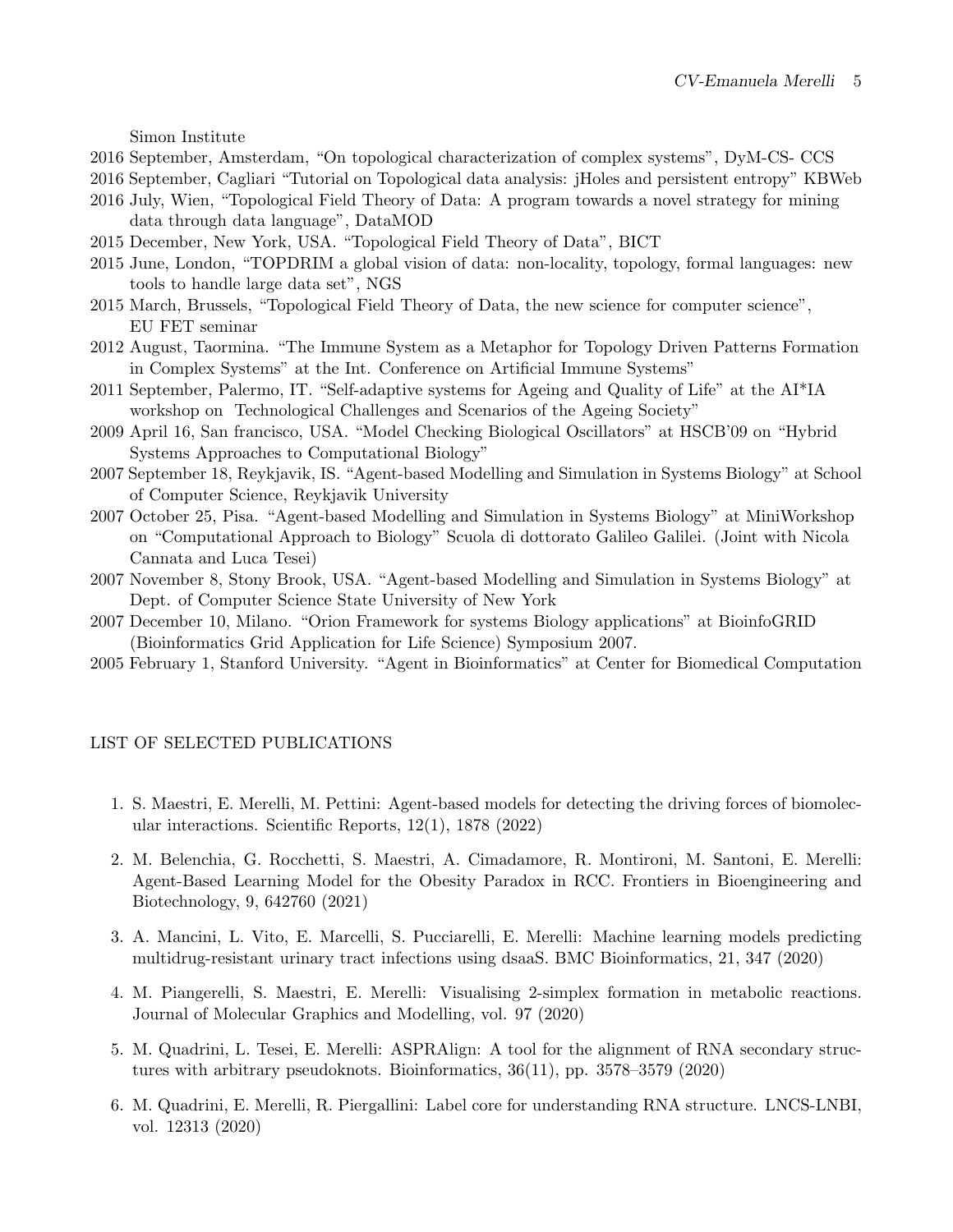- 7. S. Maestri, E. Merelli: Algebraic characterisation of non-coding RNA. LNCS-LNBI, vol 12313 (2020)
- 8. S. Maestri, E. Merelli: Process calculi may reveal the equivalence lying at the heart of RNA and proteins. Scientific Reports, vol. 9 n. 1 (2019)
- 9. E. Merelli, A. Wasilewska: Topological interpretation of interactive computation. LNCS, vol. 11500 (2019)
- 10. M. Quadrini, L. Tesei, E. Merelli: An algebraic languages fo RNA structure comparison. BMC Bioinformatics, vol. 20, n. 161 (2019)
- 11. M. Piangerelli, L. Tesei, E. Merelli: A Persistent Entropy Automaton for the Dow Jones Stock Market. LNCS vol. 11761 (2019)
- 12. M. Quadrini, E. Merelli, R. Piergallini: Loop grammars to identify RNA structural patterns. Proc. of BIOINFORMATICS (2019)
- 13. L. Bettini, E. Merelli, F. Tiezzi: X-Klaim is back. LNCS vol. 11665 (2019)
- 14. M. Piangerelli, M. Rucco, L. Tesei, E. Merelli: Topological classifier for detecting the emergence of epileptic seizures. BMC Research Notes, vol. 11(1) (2018)
- 15. M. Quadrini, E. Merelli: Loop-loop interaction metrics on RNA secondary structures with pseudoknots. BIOINFORMATICS (2018)
- 16. J. H. Johnson, L. Tesei, M. Piangerelli, E. Merelli, R. Paci, N. Stojanovic, P. Leitão, J. Barbosa, M. Amador: Big Data: Business, Technology, Education, and Science. Ubiquity vol. 2 n. 1 (2018)
- 17. D. Cacciagrano, F. Corradini, E. Merelli, L. Tesei: Uniformity in Multiscale Models: From Complex Automata to BioShape. J. Cellular Automata vol. 12 n.5 (2017)
- 18. M. Rucco, R. González-Díaz, M. J. Jiménez, N. Atienza, C. Cristalli, E. Concettoni, A. Ferrante, E. Merelli: A new topological entropy-based approach for measuring similarities among piecewise linear functions. Signal Processing vol. 134 (2017)
- 19. M. Rasetti, E. Merelli: The Topological Field Theory of Data: mining data beyond complex networks. In Advances in Disordered Systems, Random Processes and Some Applications, eds P. Contucci, C. Giardina', Cambridge University Press (2016)
- 20. M. Rasetti, E. Merelli: The Topological Field Theory of Data: a program towards a novel strategy for mining data through data language. J. Physics: Conf. Series, vol.626, (2015)
- 21. A.L. Mamuye, E. Merelli, L. Tesei: Graph Grammar for Modeling RNA Folding Evolution as a Self-Adaptive System. Proceedings of Graphs as Models, Electronic Proceedings in Theoretical Computer Science, Vol. 231, (2016)
- 22. E. Merelli, M. Piangerelli, M. Rucco, D. Toller: A topological approach for multivariate time series characterization: the epileptic brain. EAI Endorsed Trans. Self-Adaptive Systems 2(7): e5 (2016)
- 23. E. Merelli, N. Paoletti, L. Tesei: Adaptability checking in complex systems. Science of Computing Programming, vol.115-116, (2016)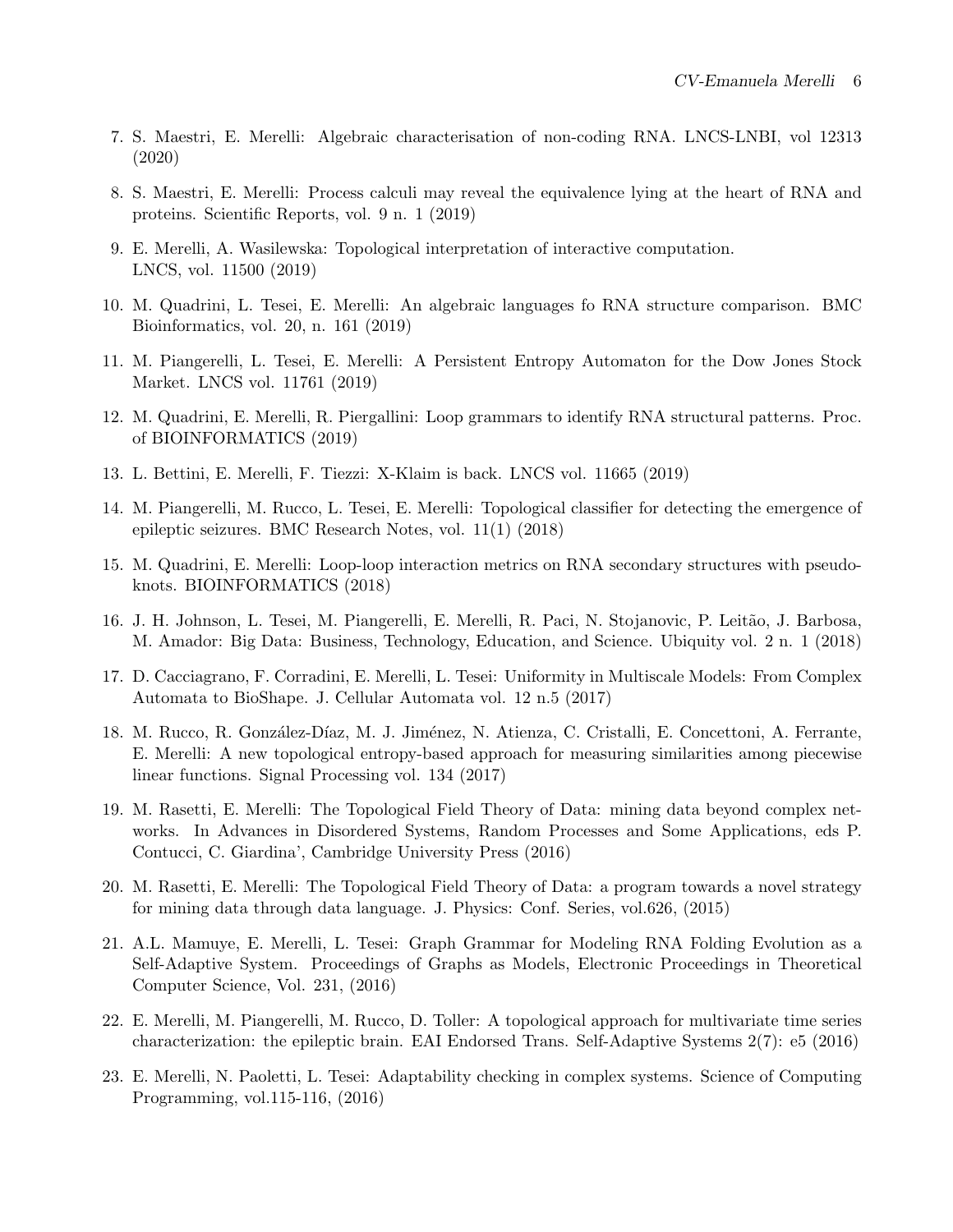- 24. Rucco Matteo, Castiglione Filippo, Merelli Emanuela, Pettini Marco. Characterisation of the Idiotypic Immune Network Through Persistent Entropy. In: Proceedings of ECCS 2014. p. 117- 128, Springer (2016)
- 25. E. Merelli, M. Rucco, P. Sloot and L. Tesei: Topological Characterization of Complex Systems: Using Persistent Entropy. Entropy, 17(10), (2015)
- 26. E. Merelli, I. Petre: From Computer Science to Biology and Back. Theor. Comput. Sci. vol.608, (2015)
- 27. E. Merelli, M. Pettini, M. Rasetti: Topology driven modeling: the IS metaphor, Natural Computing Journal, NACO, 14(3), Springer, (2015)
- 28. P. Giannini, E. Merelli, A. Troina: Interactions between Computer Science and Biology. Theor. Comput. Sci. vol.587, (2015)
- 29. J. Binchi, E. Merelli, M. Rucco, G. Petri, F. Vaccarino: jHoles: A Tool for Understanding Biological Complex Networks via Clique Weight Rank Persistent Homology. Electr. Notes Theor. Comput. Sci. vol.306, (2014)
- 30. Pierluigi Penna, Nicola Paoletti, Giuseppe Scarcella, Luca Tesei, Mauro Marini, Emanuela Merelli: DISPAS: An Agent-Based Tool for the Management of Fishing Effort. SEFM Workshops 2013: 362-367
- 31. E. Merelli, M. Rasetti: Non locality, topology, formal languages: new global tools to handle large data sets, Procedia Computer Science, vol.18, (2013)
- 32. E. Merelli, M. Rasetti: The Immune System as a Metaphor for Topology Driven Patterns Formation in Complex Systems. Int. Conference on Artificial Immune Systems. Taormina, (2012)
- 33. P. Li`o, N. Paoletti, M. A. Moni, K. Atwell, E. Merelli, M. Viceconti: Modelling osteomyelitis. BMC Bioinformatics 13(S-14): S12 (2012)
- 34. N. Paoletti, P. Lio', E. Merelli, M. Viceconti: Multilevel Computational Modeling and Quantitative Analysis of Bone Remodeling. IEEE/ACM Trans. Comput. Biology Bioinformatics, 9(5), (2012)
- 35. P. Liò, E. Merelli, N. Paoletti: Disease processes as hybrid dynamical systems. Int. Workshop on Hybrid Systems. Newcastle, (2012)
- 36. F. Buti, F. Corradini, E. Merelli, L. Tesei: A Geometrical Refinement of Shape Calculus Enabling Direct Simulation. Conference on Simulation, Meth. And Techn. And Appl. Rome, (2012)
- 37. E. Bartocci, P. Liò, E. Merelli, N. Paoletti: Multiple Verification in Complex Biological Systems: The Bone Remodelling Case Study. Trans. Computational Systems Biology vol.14, (2012)
- 38. R. Alfieri, E. Bartocci, E. Merelli, L. Milanesi: Modeling the cell cycle: From deterministic models to hybrid systems. Journal of Biosystems 105(1), 2011
- 39. F. Buti, D. Cacciagrano, F. Corradini, E. Merelli, L. Tesei: A Uniform Multiscale Meta-model of BioShape. Electr. Notes Theor. Comput. Sci. vol.277, (2011)
- 40. P. Li`o, E. Merelli, N. Paoletti, M. Viceconti: A Combined Process Algebraic and Stochastic Approach to Bone Remodeling. Electr. Notes Theor. Comput. Sci. vol.277, (2011)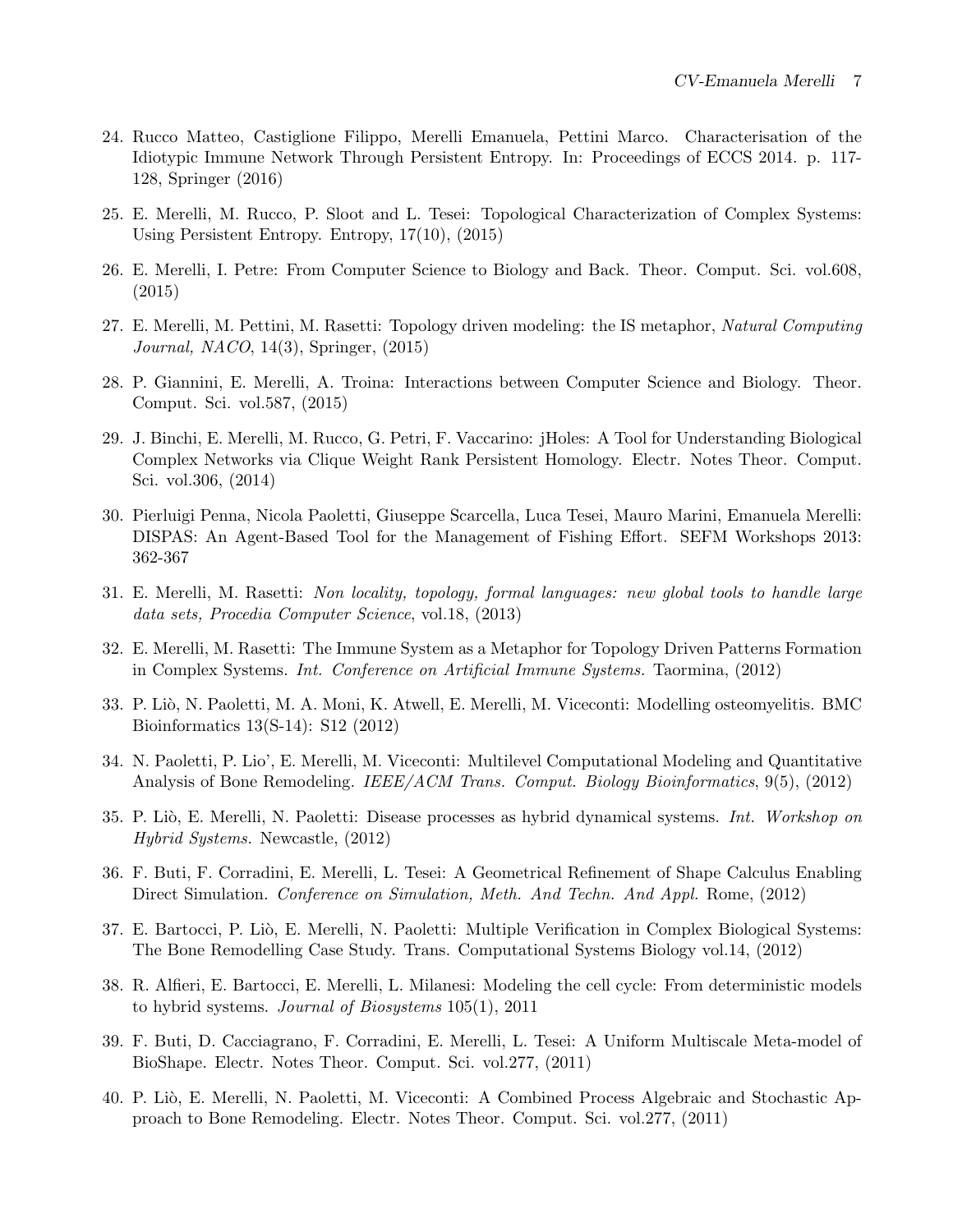- 41. E. Bartocci, F. Corradini, E. Merelli, L. Tesei: Detecting Synchronisation of Biological Oscillators by by Model Checking. Theoretical Computer Science 411(20), (2010)
- 42. E. Bartocci, M.R. Di Berardini, D. Cacciagrano, E. Merelli, L. Tesei: Timed Operational Semantics and Well-Formedness of Shape Calculus. Scientific Annals of Computer Science, vol.20, (2010)
- 43. E. Bartocci, M.R. Di Berardini, F. Corradini, E. Merelli, L. Tesei: Shape Calculus. A Spatial Mobile Calculus for 3D Shapes. Scientific Annals of Computer Science vol. 20, (2010)
- 44. E. Bartocci, D. Cacciagrano, F. Corradini, E. Merelli, and L. Vito. A Resourceome for the automation of in-silico biological experiments. Appearing in proceedings of International Conference on Computational and Systems Biology and Microbiology (BioSysCom), Cancum, Messico, (2010)
- 45. F. Buti, D. Cacciagrano, F. Corradini, E. Merelli, L.Tesei. BioShape: a spatial shape-based scaleindependent simulation environment for biological systems. Appearing in proceedings of *Interna*tional Conference on Computational Science (ICCS), Amsterdam, (2010)
- 46. F. Buti, D. Cacciagrano, F. Corradini, E. Merelli, M. Pani, L. Tesei: Bone remodelling in BioShape. In CS2BIO 2010: Interactions between Computer Science and Biology, 1st International Workshop, (2010)
- 47. D. Cacciagrano, F. Corradini, E. Merelli. Bone Remodelling: a Complex Automata-based model running in Bioshape ACRI 2010: The Ninth International Conference on Cellular Automata for Research and Industry, Ascoli Piceno (Italy), (2010)
- 48. E. Bartocci, F. Corradini, E. Merelli, L. Tesei: Detecting synchronisation of biological oscillators by model checking. Theor. Comput. Sci. 411(20): 1999-2018 (2010). Theor. Comput. Science 411(20), (2010)
- 49. F. Buti, F. Corradini, E. Merelli, E. Paschini, P. Penna, L. Tesei: An Individual-based Probabilistic Model for Fish Stock Simulation. AMCA-POP 37-55, (2010)
- 50. E. Bartocci, F. Corradini, E. Merelli, L. Tesei. Model Checking Biological Oscillators. Electronic Notes in Theoretical Computer Science 229(1), (2009)
- 51. N. Cannata, F. Corradini, E. Merelli, F. Piersigilli, L. Vito Towards Bioinformatics Resourceomes. Biomedical Data and Applications 13-36, (2009)
- 52. N. Cannata, F. Corradini, E. Merelli. Multiagent modelling and simulation of carbohydrate oxidation International Journal of Modelling, Identification and Control (IJMIC), 1(3), (2008)
- 53. E. Bartocci, F. Corradini, R. Grosu, E. Merelli, O. Riganelli, S. A. Smolka. StonyCam: A Formal Framework for Modeling, Analyzing and Regulating Cardiac Myocytes. Concurrency, Graphs and Models, LNCS vol.5065, (2008)
- 54. E. Merelli et al. Agents in Bioinformatics, Computational and Systems Biology. Briefing in Bioinformatics, 8(1), (2007)
- 55. E. Merelli, M. Young. Validating MAS with mutation. International Journal of Multiagent and Grid Systems 3(2), (2007)
- 56. N. Cannata, F. Corradini, E. Merelli. A Resourceomic Grid for Bioinformatics. International Journal of Grid Computing: Theory, Methods and Applications: Future Generation Computer Systems Journal, 23(3), (2007)